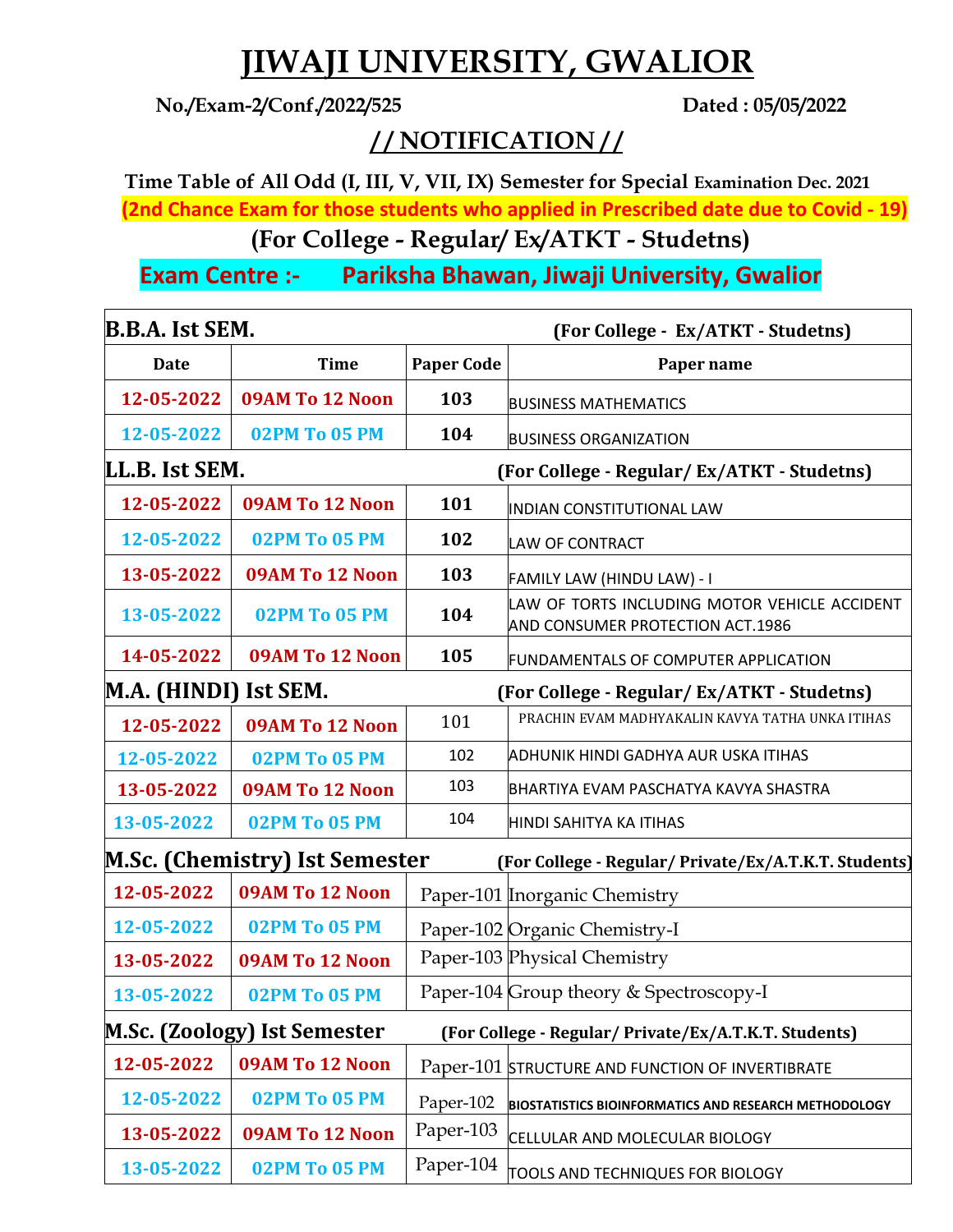| B.C.A. IIIrd SEM.        |                                  |                               | (For College - Ex/ATKT - Studetns)                                          |
|--------------------------|----------------------------------|-------------------------------|-----------------------------------------------------------------------------|
| 12-05-2022               | 09AM To 12 Noon                  | Paper-301                     | <b>DISCRETE MATHEMATICS</b>                                                 |
| 12-05-2022               | 02PM To 05 PM                    | Paper-302                     | <b>VISUAL BASIC.NET</b>                                                     |
| 13-05-2022               | 09AM To 12 Noon                  | Paper-303                     | INTRODUCTION TO OPEATING SYSTEM                                             |
| 13-05-2022               | <b>02PM To 05 PM</b>             | Paper-304                     | COMMUNICACATION TECHNIQUES                                                  |
| 14-05-2022               | 09AM To 12 Noon                  | Paper-305                     | COMPUTER GRAPHICS& MULTIMEDIA                                               |
| LL.B. IIIrd SEM.         |                                  |                               |                                                                             |
| 12-05-2022               | 09AM To 12 Noon                  |                               | (For College - Regular/ Ex/ATKT - Studetns)                                 |
| 12-05-2022               | 02PM To 05 PM                    | Paper-301<br>Paper-302        | LAW OF CRIMES IPC 1860                                                      |
| 13-05-2022               | 09AM To 12 Noon                  | Paper-303                     | LAW OF EVIDENCE THE INDIAN EVIDENCE ACT-1872                                |
|                          |                                  |                               | LOCAL LAWS LAND REVENUE CODE AND M P ACCOMMODATION                          |
| 13-05-2022               | 02PM To 05 PM                    | Paper-304                     | PROPERTY LAW TRANSFER OF PROPERTY ACT 1882                                  |
| 14-05-2022               | 09AM To 12 Noon                  | Paper-305                     | CRIME OF LOW II CRIMINAL PROCEDUTE CODE                                     |
| B.A.LL.B. IIIrd SEM.     |                                  |                               | (For College - Regular/Ex/ATKT - Studetns)                                  |
| 12-05-2022               | 09AM To 12 Noon                  | Paper-301                     | POLITICAL SCIENCE III                                                       |
| 12-05-2022               | 02PM To 05 PM                    | Paper-302                     | <b>HISTORY III</b>                                                          |
| 13-05-2022               | 09AM To 12 Noon                  | Paper-303                     | HINDI-I                                                                     |
| 13-05-2022               | 02PM To 05 PM                    | Paper-304                     | JURISPRUDENCE (LEGAL METHOD INDIAN LEGAL SYSTEM AND<br><b>BASIC THEORY)</b> |
| 14-05-2022               | 09AM To 12 Noon                  | Paper-305                     | FAMILY LAW-I (HINDU LAW)                                                    |
| 14-05-2022               | 02PM To 05 PM                    | Paper-306                     | <b>ECONOMICS III</b>                                                        |
| LL.M. IIIrd SEM.         |                                  |                               | (For College - Regular/ Ex/ATKT - Studetns)                                 |
| 12-05-2022               | 09AM To 12 Noon                  |                               | Paper-301  INSURANCE LAW                                                    |
| 12-05-2022               | 02PM To 05 PM                    | Paper-302                     | LAW OF EXPORT-IMPORT REGULATION                                             |
| 13-05-2022               | 09AM To 12 Noon                  | Paper-303                     | <b>BANKING LAW</b>                                                          |
|                          |                                  |                               |                                                                             |
|                          | M.A. (English) Third Sem.        |                               | (For College Regular/Ex/ Private/A.T.K.T. Students)                         |
| 12-05-2022               | 09AM To 12 Noon                  | Paper-301                     | <b>Critical Theory</b>                                                      |
| 12-05-2022               | 02PM To 05 PM                    | Paper-302                     | English Language                                                            |
| 13-05-2022               | 09AM To 12 Noon                  | Paper-303                     | Indian Writing in English                                                   |
| 13-05-2022               | 02PM To 05 PM                    |                               | Paper-304(B) American Literature                                            |
|                          |                                  |                               |                                                                             |
|                          | M.A. (Hindi) Third Sem.          |                               | (For College Regular/Ex/ Private/A.T.K.T. Students)                         |
| 12-05-2022               | 09AM To 12 Noon                  | Paper-301                     | ADHUNIK HINDI KAVYA AUR USKA ITIHAS                                         |
| 12-05-2022               | <b>02PM To 05 PM</b>             | Paper-302                     | BHASHA VIGYAN EVAM HINDI BHASHA                                             |
| 13-05-2022               | 09AM To 12 Noon                  | Paper-303                     | <b>TULSIDAS</b>                                                             |
| 13-05-2022<br>14-05-2022 | 02PM To 05 PM<br>09AM To 12 Noon | Paper-304 SURDAS<br>Paper-305 |                                                                             |
|                          |                                  |                               | PRAYOJANMOOLAK HINDI                                                        |

 $\overline{\phantom{0}}$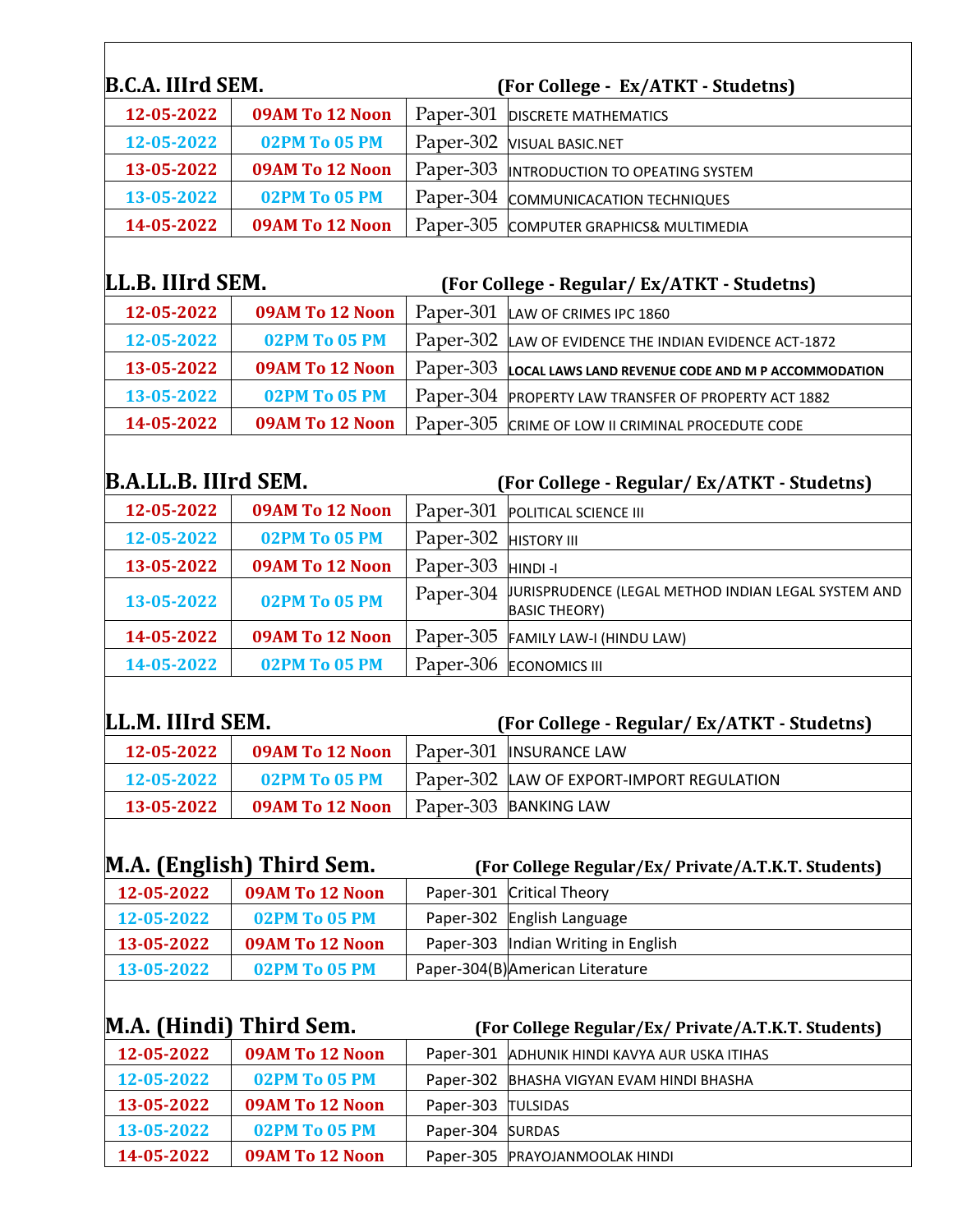|                        |                                       |             | M.A. (Political Science) Third Sem. (For College Regular/Ex/ Private/A.T.K.T. Students) |
|------------------------|---------------------------------------|-------------|-----------------------------------------------------------------------------------------|
| 12-05-2022             | 09AM To 12 Noon                       |             | Paper-301 POLITICAL PHILOSOPHY III : MODERN INDIAN POLITICAL THOUGHT                    |
| 12-05-2022             | 02PM To 05 PM                         | Paper-302   | INDIAN POLITICS III : STATE POLITICS IN INDIA                                           |
| 13-05-2022             | 09AM To 12 Noon                       | Paper-303   | GANDHIAN POLITICAL PHILOSOPHY AND ACTION                                                |
| 13-05-2022             | 02PM To 05 PM                         | Paper-504   | Theory of International Politics                                                        |
| 14-05-2022             | 09AM To 12 Noon                       | Paper-509   | Panchayatiraj & Rural Development Administration with<br>due reference M.P              |
| 14-05-2022             | 02PM To 05 PM                         |             | Paper - 311 Administrative Thinkers                                                     |
|                        | M.A. (Geography) Third Sem.           |             | (For College Regular/Ex/ Private/A.T.K.T. Students)                                     |
| 12-05-2022             | 09AM To 12 Noon                       | Paper-301   | <b>OCEANOGRAPHY</b>                                                                     |
| 12-05-2022             | 02PM To 05 PM                         | Paper-302   | <b>URBAN GEOGRAPHY</b>                                                                  |
| 13-05-2022             | 09AM To 12 Noon                       | Paper-303   | <b>GEOGRAPHY OF TOURISM</b>                                                             |
| 13-05-2022             | 02PM To 05 PM                         | Paper-304   | <b>AGRICULTURE GEOGRAPHY</b>                                                            |
|                        | <b>M.Com. Third Semester</b>          |             | (For College Regular/Ex/ Private/A.T.K.T. Students)                                     |
| 12-05-2022             | 09AM To 12 Noon                       | Paper-301   | <b>Marketing Management</b>                                                             |
| 12-05-2022             | 02PM To 05 PM                         | Paper-302   | Personnel Management & Industrial Relations                                             |
| 13-05-2022             | 09AM To 12 Noon                       | Paper-303   | <b>Consumer Behavior</b>                                                                |
| 13-05-2022             | 02PM To 05 PM                         | Paper-304   | Management of Marketing Services                                                        |
|                        | M.Sc. (Chemistry) Third Semester      |             | (For College - Regular/ Private/Ex/A.T.K.T. Students)                                   |
| 12-05-2022             | 09AM To 12 Noon                       | MCH-        | Application of Spectroscopy (Inorganic Chemistry)                                       |
| 12-05-2022             | 02PM To 05 PM                         | MCH-        | Photo Chemistry                                                                         |
| 13-05-2022             | 09AM To 12 Noon                       | MCH-        | <b>Analytical Chemistry</b>                                                             |
| 13-05-2022             | 02PM To 05 PM                         | MCH-        | <b>Medicinal Chemistry</b>                                                              |
|                        | <b>M.Sc. (Physics) Third Semester</b> |             | (For College Regular/Ex/ Private/A.T.K.T. Students)                                     |
| 12-05-2022             | 09AM To 12 Noon                       | Paper-301   | <b>Quantum Mechanics-II</b>                                                             |
| 12-05-2022             | 02PM To 05 PM                         | Paper-302   | Atomic, Molecular Physics and Nuclear Instrumentation                                   |
| 13-05-2022             | 09AM To 12 Noon                       | Paper-303   | Condensed Matter Physics-II                                                             |
| 13-05-2022             | 02PM To 05 PM                         | Paper-304-C | Computer Application in Physics-I                                                       |
| <b>B.B.A. Vth SEM.</b> |                                       |             | (For College - Regular/Ex/ATKT - Studetns)                                              |
| 12-05-2022             | 09AM To 12 Noon                       | Paper-501   | MANAGEMENT INFORMATION SYSTEM                                                           |
| 12-05-2022             | 02PM To 05 PM                         | Paper-502   | <b>BANKING LAW AND PRACTICES</b>                                                        |
| 13-05-2022             | 09AM To 12 Noon                       | Paper-503   | <b>INSURANCE MANAGEMENT</b>                                                             |
| 13-05-2022             | 02PM To 05 PM                         | Paper-504   | MANAGEMENT TRAINING AND DEVELOPMENT                                                     |
| 14-05-2022             | 09AM To 12 Noon                       | Paper-505   | <b>INDUSTRIAL RELATIONS</b>                                                             |
| 14-05-2022             | 02PM To 05 PM                         | Paper-506   | HUMAN RESOURCE PLANNING DEVELOPMENT                                                     |